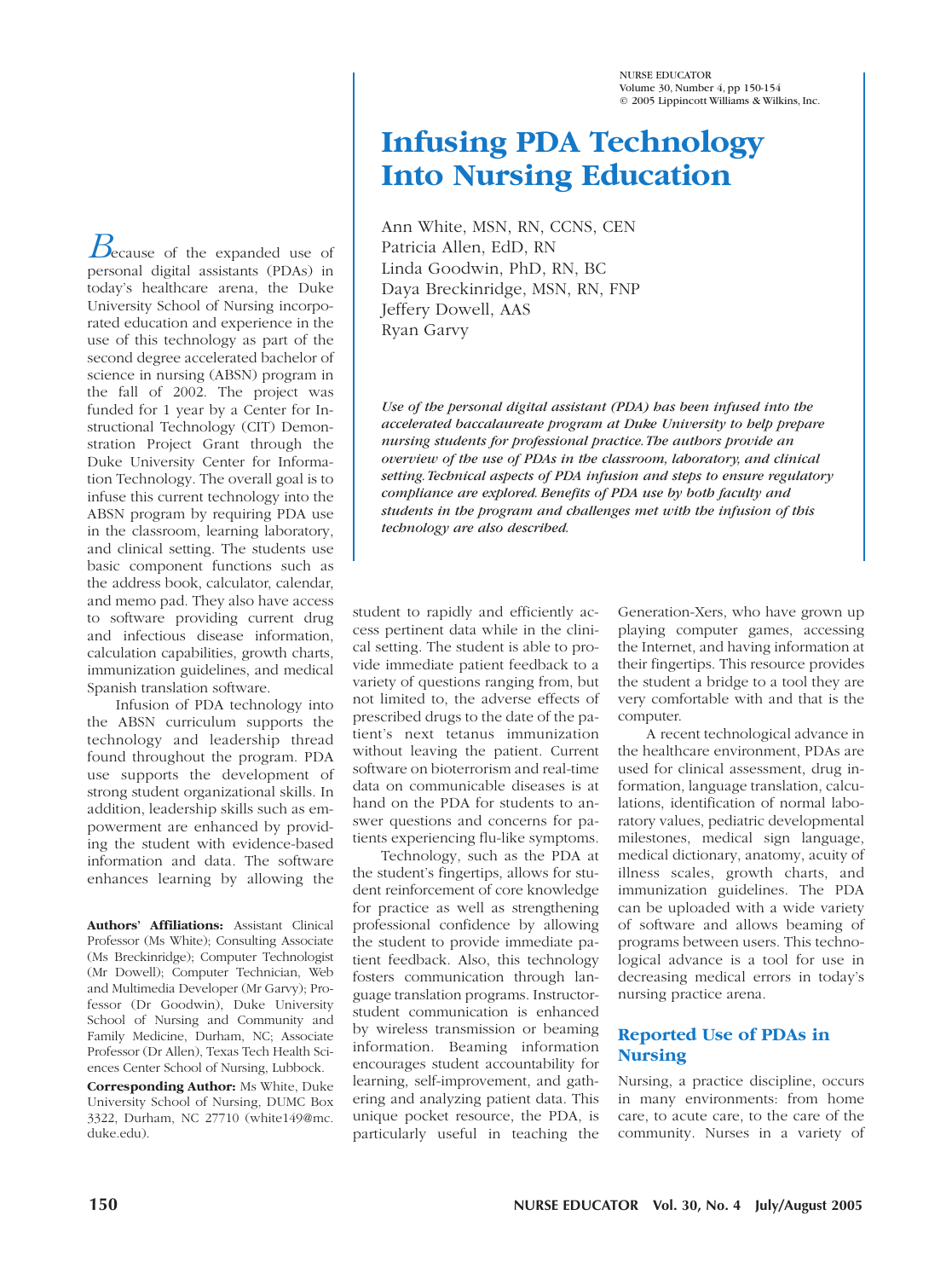settings have used PDAs, and the results of PDA use have been briefly reported in the literature. Goss and Carrico<sup>1</sup> have reported the use of PDAs by the infusion therapy team of the infection control department for enhancing evidence-based decision making. Data supported the positive impact on patient outcomes by this department with the use of PDAs.

Several studies have reported a positive impact of PDAs on nursing practice. $2-4$  A common theme among investigators was the positive impact of PDAs on providing care consistent with the best evidence and reduction of errors.

Another report indicates the use of the PDA by nurses in the operating room, which improves care and saves them time by streamlining their work.<sup>5</sup> Also, PDAs have been used by nurses and the healthcare team for point-ofcare trauma documentation. Findings support the use for many reasons, but most notably the alleviation of repetitive documentation by the nurse and team members.<sup>6</sup>

Few articles appear in the literature on the use of PDAs by nurse educators for teaching and infusing technology into clinical practice. Clinical nursing instructors use PDAs for student record keeping and evaluation.7 One article focused on the use of handheld technology in nursing education and suggested infusion of the technology into nursing curricula by first adopting the use of the PDA in a pharmacology class.8 For this pharmacology class, the students were required to purchase a PDA. In this course project, the faculty found incorporation of the PDA as a teaching strategy challenge; however, the students reported positive responses to the inclusion of this technology. Currently literature is unavailable on the evaluation of the use of the PDA by baccalaureate and/or accelerated baccalaureate students. For documentation of best practices in nursing education, more investigation into this technology infusion in nursing curricula is needed.

## **Technical Aspects of PDA Infusion Into the First Cohort of ABSN Students**

The Center for Information Technology and Distance Learning (CITDL), the technical team at the school of nursing, was informed early that the first cohort of ABSN students would be required to use a PDA. The grant provided for the hardware, and the CITDL's responsibility was to assist in the deployment, maintenance, and support of the hardware. There were 3 distinct phases to the overall plan for this project: planning, implementation, and support.

#### Planning

Selection of hardware was among the first steps of this project. Technicians worked closely with the faculty to ensure that the hardware specifications would handle the expected applications. The ABSN faculty selected the applications that would be used in the curriculum. The CITDL staff assisted in any technical problems faced by the faculty in testing these applications. Over time, a collection of software packages was selected. The CITDL finalized their hardware recommendations on the basis of these applications.

Palm 515™ units were selected because of their support for color, amount of internal memory, and capacity for upgradation through the secure digital (SD) card expansion slot. Most of the applications that were selected were free, so the remaining grant funds were used to purchase a 16-MB SD card.

The CITDL received several units and loaded and tested the specified applications. After verifying the interoperability of the applications and hardware, attention then turned to devising a software deployment strategy. The CITDL had the task of installing 10 to 15 applications on 50 PDAs. Since loading the software directly onto the units too far in advance would drain the batteries, software was loaded onto 16-MB SD expansion cards that were purchased for each unit. After configuring one unit with all the necessary software, a freeware backup program was used to load all 50 SD cards. The nonvolatile SD card memory requires no power source to maintain the stored data. The PDAs were charged the day before their implementation.

#### Implementation

Students were given their PDAs during a scheduled training session. The session included an overview of the hardware, using the Palm operating system (OS), application skills, synchronizing with the student's personal computer, and troubleshooting. Students signed a form indicating which unit they received. Students were instructed how to use the backup program to install the applications that had been preloaded onto the SD memory card. Once complete, each student had a unit loaded with the software collection chosen by the faculty. Students received the HotSync cradle and other documentation that came with the units. Students were responsible for connecting the cradle to their personal computer, and charging and synchronizing the unit.

#### Support

After the project was fully implemented, the CITDL staff provided support to the units for faculty and students. Several issues arose during the support phase, such as synchronization problems or inoperable units. Over time, the CITDL became more efficient at resolving problems that frequently occurred. In addition, the CITDL staff provided technical guidance for the faculty on how to best use the technology for activities. Several training sessions were held to increase technical knowledge.

The second cohort of ABSN students had to purchase their own PDA. The CITDL staff recommended they purchase Palm M130 to retain consistency in orienting students to the PDA use and simplify support issues. The majority of students purchased the model recommended. Although students were ultimately responsible for their own hardware, the CITDL staff provided support to students if requested. Having the students purchase their own PDAs worked well in 2 ways. First, students had experimented and used the PDAs before coming to the training session, which made the session more productive. Second, after the program is complete students were able to begin directly using the PDA in their clinical practice.

#### **Regulatory Compliance**

The Health Insurance Portability and Accountability Act of 1996 (HIPAA) is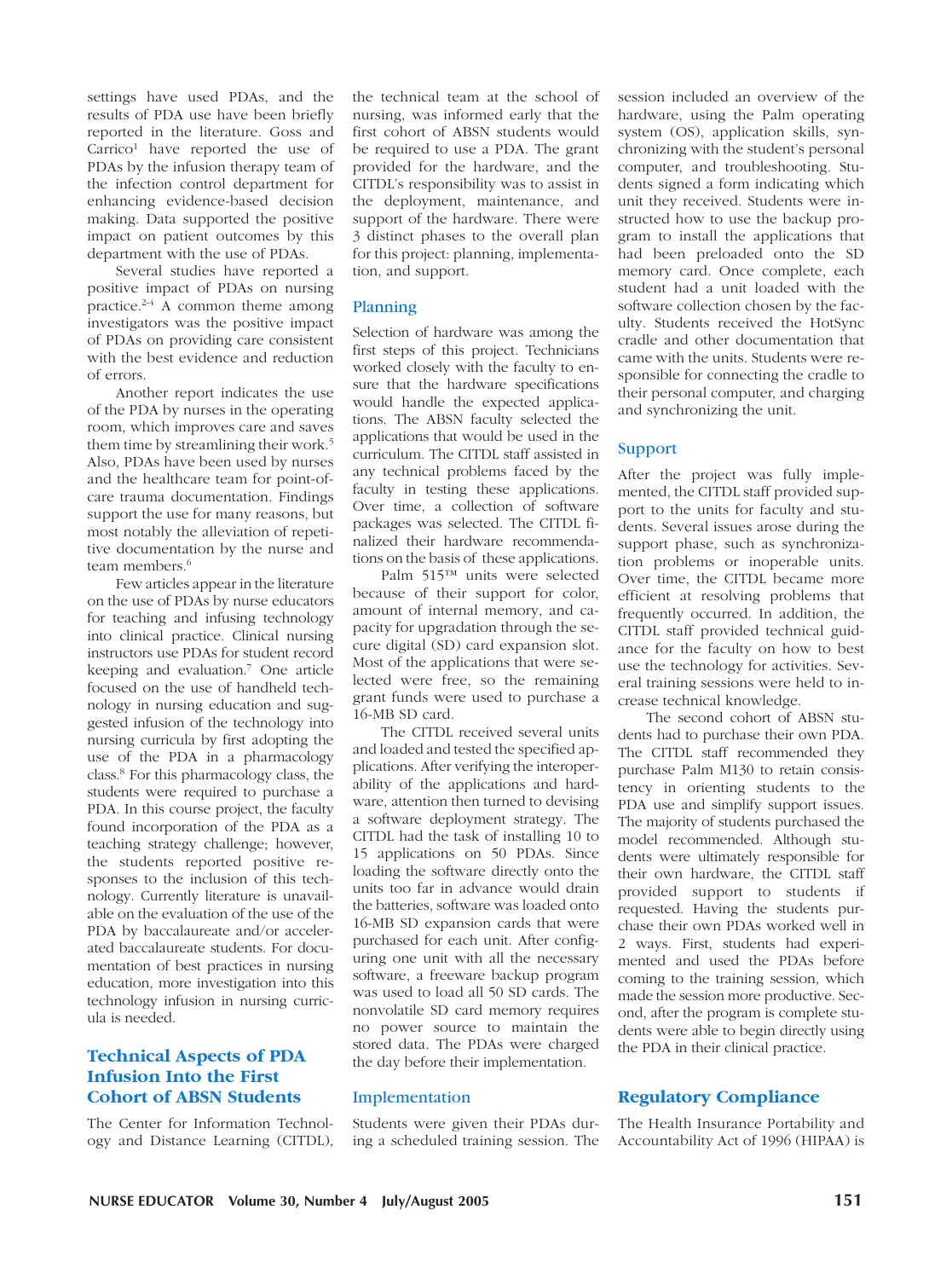designed to protect the privacy and security of personal health information.9 HIPAA regulations have a significant impact on the use of PDAs in clinical settings. Most healthcare applications for PDA use involve reference materials (clinical guidelines, formularies, etc) or clinical calculators (eg, medication dosage, body mass index, Glasgow Coma Scale); HIPAA regulations do not apply to these types of PDA use. HIPAA regulations apply when patient-specific data are added to or accessed by the PDA device.

There are 2 key issues related to PDAs and HIPAA requirements: (1) protecting patient information stored on the device and (2) maintaining that protection when transmitting patient information during a synchronization or wireless transaction.10 Since students do not use a wireless PDA, synchronization generally takes place between their personal computers, never in the clinical setting. Students are told how to de-identify and protect patient information stored on the device. While stronger security would de-identify and encrypt patient data, present software options do not allow encryption. We recommend that students' password-protect access to their PDA and de-identify all patient data maintained on the PDA. If the PDA were lost or stolen and a hacker got past a login password, the patient's identity still could be protected.

The HIPAA lists 18 personal identifiers of patient data that must be removed to de-identify.11 While students can access and use patient data when in a clinical setting, issues involve students taking their PDA (and patient data) out of the organization for writing their learning observations, care planning documents, and academic assignments. Students are instructed to make up a code rather than use the patient's name or initials. When data are de-identified, the risk to patient privacy is minimal. To date, there have been no difficulties in maintaining compliance with HIPAA regulations on de-identification of data.

The use of PDAs to generate clinical records was thoroughly reviewed by the Commission on Collegiate Nursing Education representatives of the American Association of Colleges of Nursing during an accreditation visit; no recommendations were received. The school of nursing also complies with the policies of the Duke University Medical Center regarding the use of PDAs in the clinical setting.

## **Use and Value of PDAs for Students**

While useful in the classroom and learning laboratory, PDAs are probably most useful in clinical settings, where the pace is fast and resources may not be readily available. Available programs allow quick access to information on drugs, laboratory values, and diseases along with nursing considerations, procedures, and protocols, to name a few. The information about specific diseases and nursing considerations is particularly helpful, because in Duke's ABSN program students receive their clinical assignment at the beginning of each clinical experience rather than the day before. Since students come to the unit without prior preparation, PDA information is a valuable reference to understand the patient situation and possible nursing considerations and interventions. In addition to practice information, the PDA can be used for procedural information, such as where the clinical postconference will be held and phone numbers for accessing the various services in the clinical facility.

Each week students are required to enter the following data regarding the assigned patient(s) into their PDAs using the commercial wordprocessing program Palm OS "Memo Pad": week of the semester; primary medical problem(s) leading to this hospitalization; significant past medical history; priority nursing diagnosis or problems and needs; skills and procedures watched or performed; and what the student learned that week. At the end of the clinical week, each student wirelessly sends the document to the instructor's PDA in the clinical setting. The following week, the student enters the same information regarding that week's assigned patient(s) to the same PDA document from the week before. In this way, each week's information is added to the information from the week before. The end result is con-

secutive documentation of each student's experience over the course of the semester.

At the beginning of the semester many of the students are uncomfortable using the PDA. Some have even asked if they can e-mail the clinical information later. E-mailing the information later is appropriate if the student's PDA is malfunctioning or it has been a particularly busy day, but it should not become the norm. Using the PDA is what allows a student to become comfortable in using the technology. As students become comfortable, they figure out their own uses for their PDAs such as entering information, while in the clinical setting, they will use later in written work, or to beam the information they have gathered to other students. For example, one student beamed her peers, answers to questions that might be asked by accrediting visitors. Once the technology becomes a tool rather than an obstacle to overcome, students find creative uses to facilitate their own learning.

# **Use and Value of PDAs for Faculty**

The information the students beam to the instructor each week can be used for a variety of purposes. For the faculty, the PDA is useful for tracking each student's experiences, including identification of patient problems and needs, and what the student learned during that clinical encounter. It also allows the instructor to track student experiences and knowledge acquisition over the course of the semester.

Following the weekly beaming of the students' clinical documents, the instructor now has the information in his or her PDA. One way to use this information is to plan future assignments. Managing a clinical group and seeing that each student is exposed to the needed learning opportunities is a time-laden task for the faculty. With the use of the PDA, clinical activity planning for students by the instructor is enhanced. Time on this task is reduced and a more comprehensive, easily accessible, current record of student clinical activities is readily available to the instructor.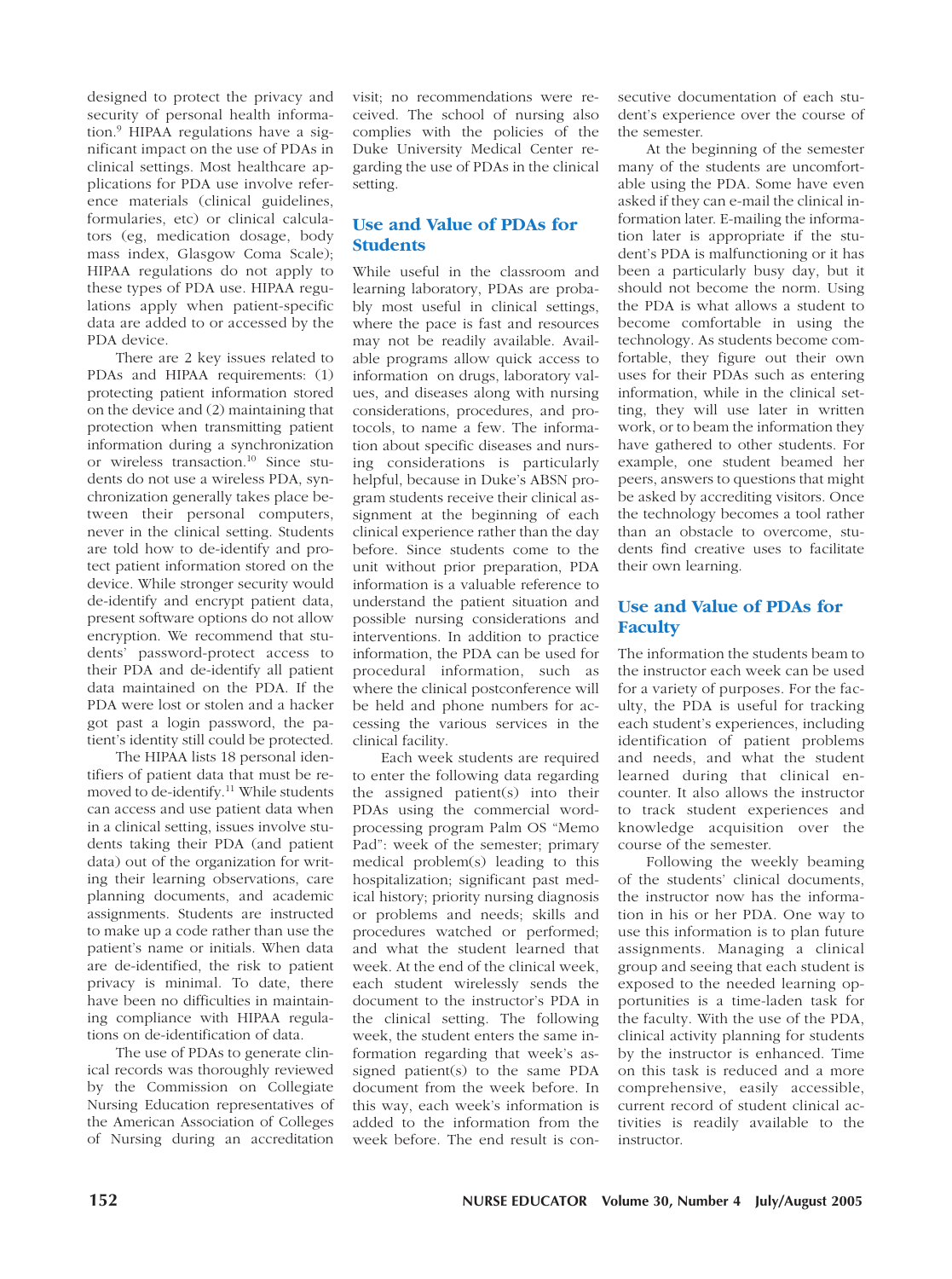## **Clinical Evaluation Using a PDA**

One of the many values of the PDA clinical template is its role in clinical evaluation. The PDA is a useful tool in gathering data to be used for the evaluation. The template contains the data needed for instructor evaluation of student clinical performance.

Use of a PDA by faculty and students for data collection and subsequent use in evaluation has not been described in the literature to date. Most clinical evaluation tools are hard copy documents completed by faculty with pen and pencil in hand. Instructors struggle with the task of completing these hard copy tools. The documents are time-consuming to fill out and later to analyze, with timely recording of significant events challenging in the clinical setting. Another barrier to the use of lengthy pen and paper evaluation tools is lack of consistency in record keeping.

Clinical days are busy, faculty time is scarce, clinical groups are large, and students may be providing care involving complex patient situations in multiple units or areas. Liberto et al describe how these factors may lead to inconsistency in documentation as well as sampling of clinical behaviors of each student being evaluated.12 With this background, one can see how using the PDA would lead to efficiency in completing a clinical documentation tool. The PDA, with templates and word processing. stores all of the data for the entire clinical group, password-protected in the lab coat pocket of the assigned faculty member. This is a stark contrast to the picture of faculty carrying 10- to 20-page evaluation documents for each of 8 to 10 assigned students as well as notebooks for anecdotal notes.

The clinical evaluation tool for the ABSN program lists outcomes the student must achieve to succeed in the clinical component of the course. This tool is supplemented with brief anecdotal narratives that describe observations of student behaviors, instructor-learner interactions, and outcomes in the clinical setting. Completion of the clinical evaluation document is done by both the student and the faculty.

Each week of the clinical experience when the student beams the completed PDA template, the clinical instructor then adds his or her anecdotal notes. Some instructors add to the original student documentation template described earlier with additional categories: general performance, medication administration, communication, and documentation. As the weeks progress, the clinical instructor builds on the previous week's entries creating a comprehensive document depicting the student's clinical experience. With frequent HotSyncing and transferring of data into a word document by simply copying and pasting, the final clinical evaluation tool is completed.

The student also completes the same clinical evaluation document using their PDA document. They are required to complete this at midterm and prior to their end-of-semester conference with their clinical instructor, then e-mail or bring an electronic copy of this document with them to the conference. The 2 perspectives are merged into 1 document for final printing and official filing at the end of the semester.

#### **Benefits and Challenges**

There are many benefits and some challenges to the use of PDAs in nursing education. (Table 1). One benefit relates to the mobility of the PDA. Owing to this mobility, work can be done in many different settings such as in a conference room waiting for meetings to start or on the shuttle bus back to the parking deck after clinical. This mobility also allows the instructor to complete the notes and review the student's entry promptly after the actual events.

The second benefit relates to work management. From a time management perspective, this process saves the clinical instructor time in completion of the clinical evaluation document. The entries are made in real time by the students, with the instructor supplementing the notations with anecdotal notes. Overall, for 8 to 10 students per clinical group, the instructor spends approximately 15 minutes total for all students. At the midterm and end of the clinical rotation, time is also saved. The maximum time spent on each documented evaluation is approximately 15 minutes. All of the data is there in one file. The instructor can just copy the data and

## **Table 1. Benefits and Challenges to Using Personal Digital Assistants in Nursing Education Programs\***

| Benefits to Using PDAs                                                               | Challenges to Using PDAs                                                      |
|--------------------------------------------------------------------------------------|-------------------------------------------------------------------------------|
| Can be used anywhere/anytime                                                         | Complying with HIPPA regulations                                              |
| Allows convenient access to large amounts of data                                    | Protecting patient confidentiality                                            |
| Increases student-faculty organization in the clinical setting                       | Encouraging consistent use by faculty and students in<br>the clinical setting |
| Improves student-faculty time management in<br>documentation of clinical performance | Troubleshooting synchronization problems                                      |
| Encourages timely recording of significant events in<br>the clinical setting         | Breakage or inoperable units                                                  |
| Reduces paper usage through wireless transmission                                    | Acquiring software beyond the available freeware                              |
| Prepares graduates for the future by embracing<br>microtechnology use at the bedside |                                                                               |

\*PDAs indicate personal digital assistants; HIPPA, Health Insurance Portability and Accountability Act.